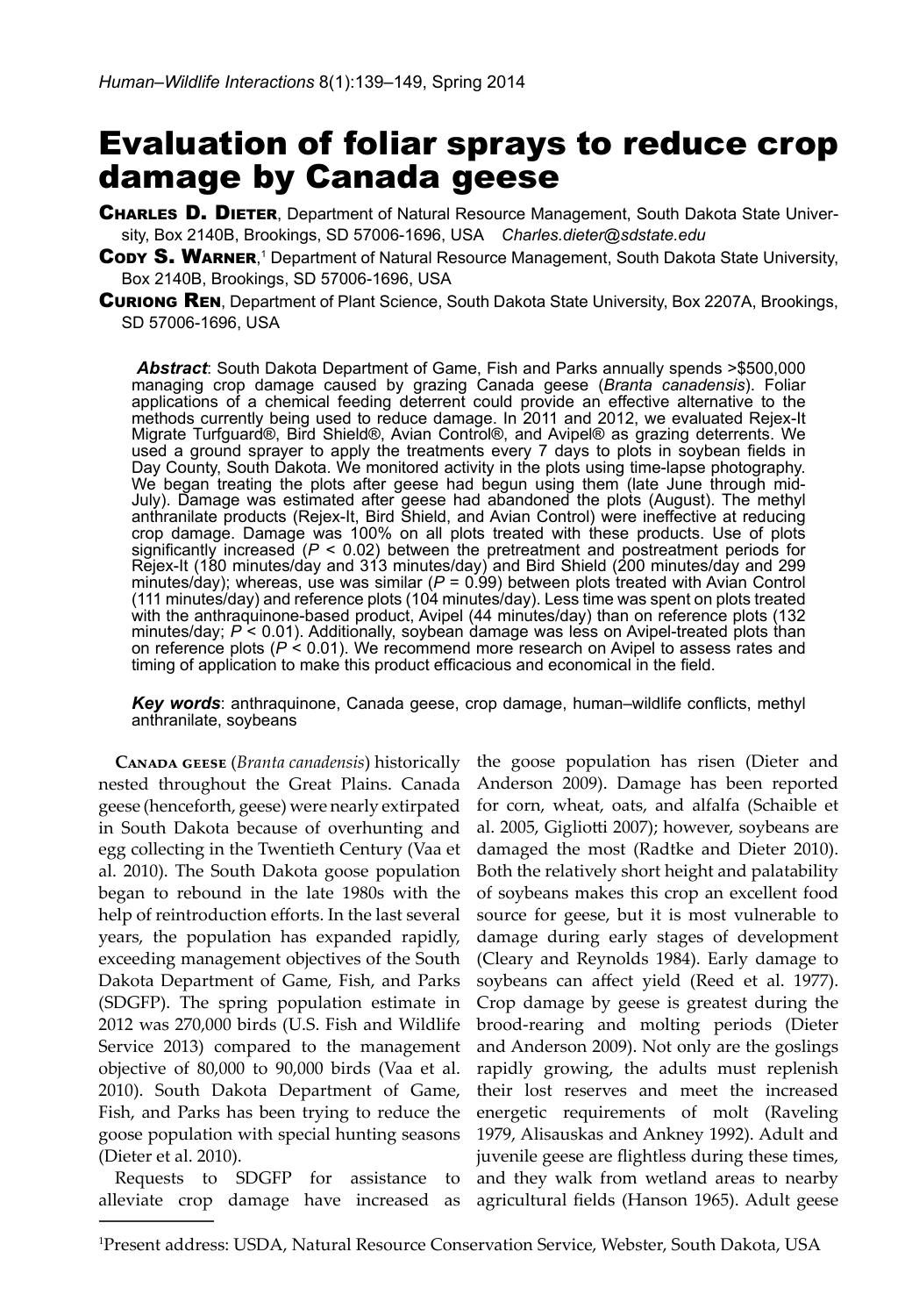often move their broods to areas where soybean fields are easily accessible, because soybeans might be preferred over other foods (Flann 1999, Schaible et al. 2005).

To assist farmers, SDGFP developed an operational management program funded by a \$5 surcharge on most hunting licenses (Vaa et al. 2010). From 2000 to 2010, SDGFP spent >\$500,000 annually on Canada goose damage activities in 22 counties in South Dakota (Vaa et al. 2010). An integrated approach that utilizes hazing with tools such as propane cannons, pyrotechnics, use of electric fences, buffer crops, and feeding stations have successfully reduced crop damage by 90% in 2006 and 80% in 2007 (Radtke and Dieter 2011). Additionally, Radtke and Dieter (2010) documented that the farthest Canada geese will travel inland to feed on soybeans was 36 m. However, with current high commodity prices, farmers are planting closer to water bodies, thus, increasing the opportunity for geese to feed on crops.

Chemical deterrents have the potential to be less labor intensive and perhaps more effective and economical than methods currently used by SDGFP to reduce goose damage. Past research indicates that topical chemical applications may have strong deterring effects, have multiple modes of deterrence, and may be long lasting (Dolbeer et al. 1998, Ballinger et al. 1999, Werner et al. 2009). A chemical that proves successful at reducing crop damage by flightless geese would be important to both SDGFP and agricultural producers.

Chemical deterrents are categorized as either primary or secondary (Avery 2003). Primary deterrents are painful or irritating upon contact and usually affect the nasal, ocular, or oral regions. Ingestion does not need to occur for primary deterrents to be successful, and, generally, there is little or no phytotoxic damage to crops. Individuals affected by primary chemical deterrents quickly sense the chemical, and they seek other food sources. Secondary deterrents need to be ingested for them to be effective. Symptoms are usually gastrointestinal (e.g., vomiting). The avoidance behavior is developed when the afflicted bird associates the negative, post-ingestional consequences with the color and taste of the recently utilized food (Avery 2003). Secondary deterrents can

create stronger and longer-lasting avoidance behavior than primary deterrents.

Examples of primary deterrents are Bird Shield® (Bird Shield Repellent Corporation, Pullman, Wash.), Rejex-It® (Natural Forces LLC, Davidson, N.C.), and Avian Control® (Avian Enterprises Inc., Sylvan Lake, Mich.), which use methyl anthranilate (methyl 2-aminobenzoate,  $C<sub>8</sub>H<sub>9</sub>NO<sub>2</sub>$  as the active ingredient. Methyl anthranilate (MA) is a naturally occurring compound that is used in the food industry to impart grape or fruity flavor to candy, gum, soft drinks, and other consumable goods and is listed as generally regarded as safe by the U.S. Food and Drug Administration (FDA; Avery 2003).

An example of a secondary deterrent is Avipel® (Arkion Life Sciences LLC, New Castle, Del.) that uses anthraquinone as the active ingredient. Anthraquinone is chemically produced by oxidation processes and is mixed with water prior to being applied to such surfaces as turf, ornamental bushes, nonfood plants, buildings, and hedges (Ballinger et al. 1999). Fine crystals of the compound remain bound to the surface after the water carrier has evaporated. The long persistence (half-life of 28 days) with eventual degradation allows the treatment to stay viable without being permanant. Anthraquinone is stable in sunlight and there is no appreciable loss to evaporation (Ballinger et al. 1999).

Our goal was to determine if there was a commercially available chemical that could be applied to reduce soybean damage by geese in the conditions present in eastern South Dakota. Our objectives were to evaluate selected primary and secondary chemical deterrents to assess their effectiveness and provide preliminary management recommendations on the feasibility of applying chemical deterrents.

# **Study area**

All study sites were located <25 km from Webster, South Dakota, in Day County (2,826 km2 ). Day County (GPS N45 22.21 W97 36.23) is in eastern South Dakota, lying within the Prairie Pothole Region, a productive wetlanddominated region renowned for its waterfowl (Smith et al. 1964). The landscape was flat to gently rolling, which is characteristic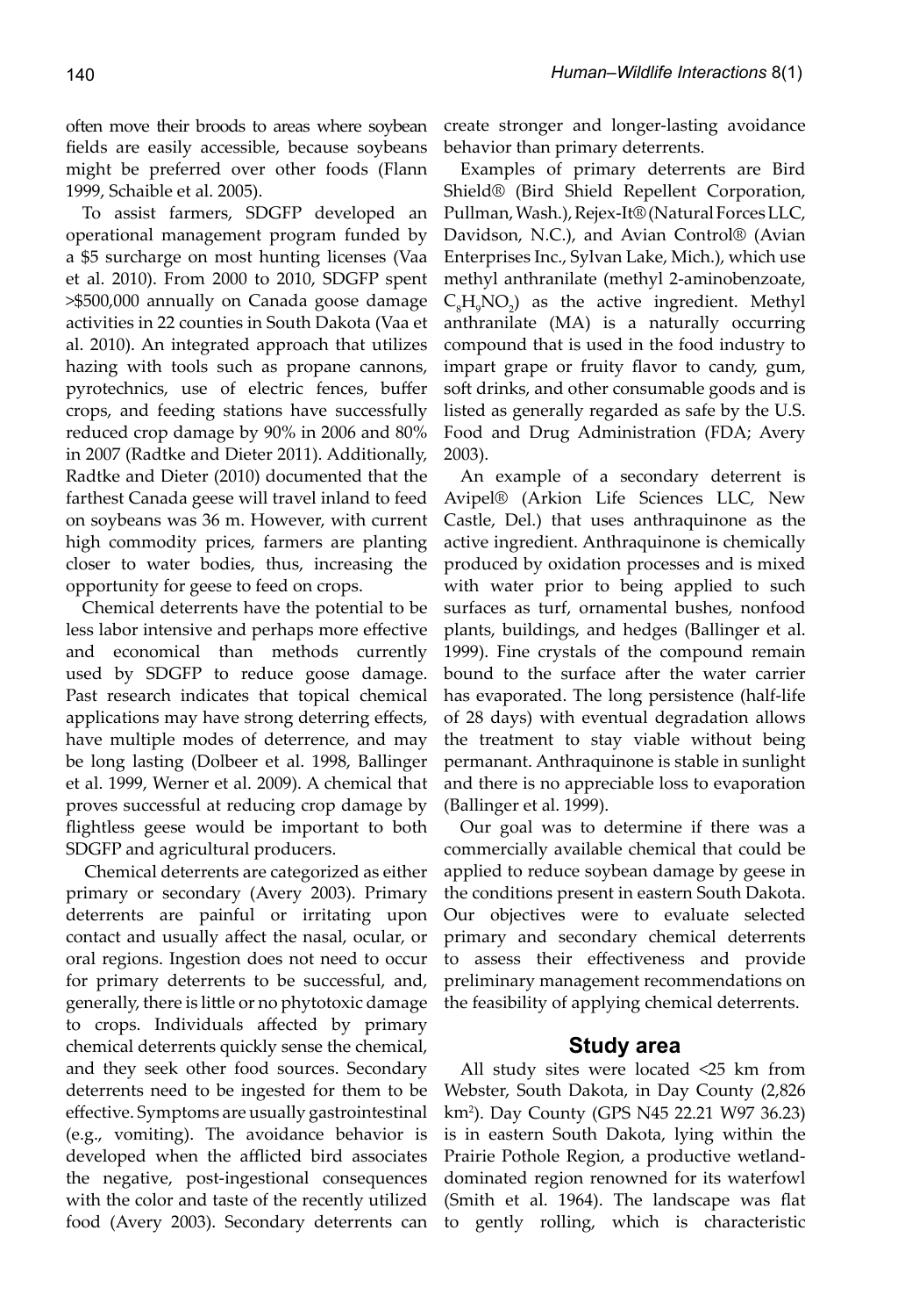

**Figure 1**. Study site diagram for Canada goose study in Day County, South Dakota, during 2011 and 2012. In 2011, the entire study site was treated, while in 2012, the study site was enlarged and contained a treatment and reference.

of the glacial origins of the Prairie Coteau physiographic region (the glaciated region of northeast South Dakota; Hogan 1991). The vegetation type was mixed-grass prairie. Land use was dominated by agriculture, with soybeans, corn, and wheat as the primary crops. The climate of Day County is classified as humid continental with mean maximum and minimum temperatures of  $12.1^{\circ}$  C and  $-0.06^{\circ}$  C, respectively. During summer, maximum and minimum average temperatures are 25.5° C and 12.3° C. Annual precipitation is 58.1 cm, and during summer, precipitation averages 8.18 cm (Hogan and Fouberg 1998). Day County has had the highest number of requests for damage assistance in South Dakota (Vaa et al. 2010). The SDGFP has spent about \$180,000 per year on goose damage in Day County since 2000 (R. Murano, SDGFP, personal communication).

# **Methods**

## **Study site selection and preparation**

We selected study sites on private lands with soybean fields close to small, landlocked waterbodies (<75 ha) having multiple family groups of geese. Each study site had 30 to 100 flightless geese. We contracted the landowners, paying each \$540 for a 0.4-ha plot of soybeans. We selected study sites with little visual obstruction between the field and the adjacent water body, as these areas often are used by geese to forage (Radtke and Dieter 2010).

We used electric fencing to establish a foraging boundary around each study plot. The fences consisted of single, polystrand wire connected to a solar-powered 6-volt, 7-ampere hour battery (Gallagher Animal Management Systems®, North Kansas, Mo.). Electrical resistance was 209 ohms/km. The system was grounded using a 1-m-long metal post. The wire was clipped to 1.2-m fence posts approximately 0.5 m above the ground (Dare Products® Inc., Battle Creek, Mich.).

We created a 3-sided rectangle parallel and open to the water body using the boundary fencing (Figure 1). We fenced only the soybean field, so that geese were free to move to other areas around the wetland to feed. We used Plotwatcher® cameras (Day 6 Outdoors, LLC Columbus, Ga.) to monitor activity on the plots. At the end of each rectangular plot, we mounted a camera on a small fence post viewing down the middle of the plot. We programmed the cameras to photograph the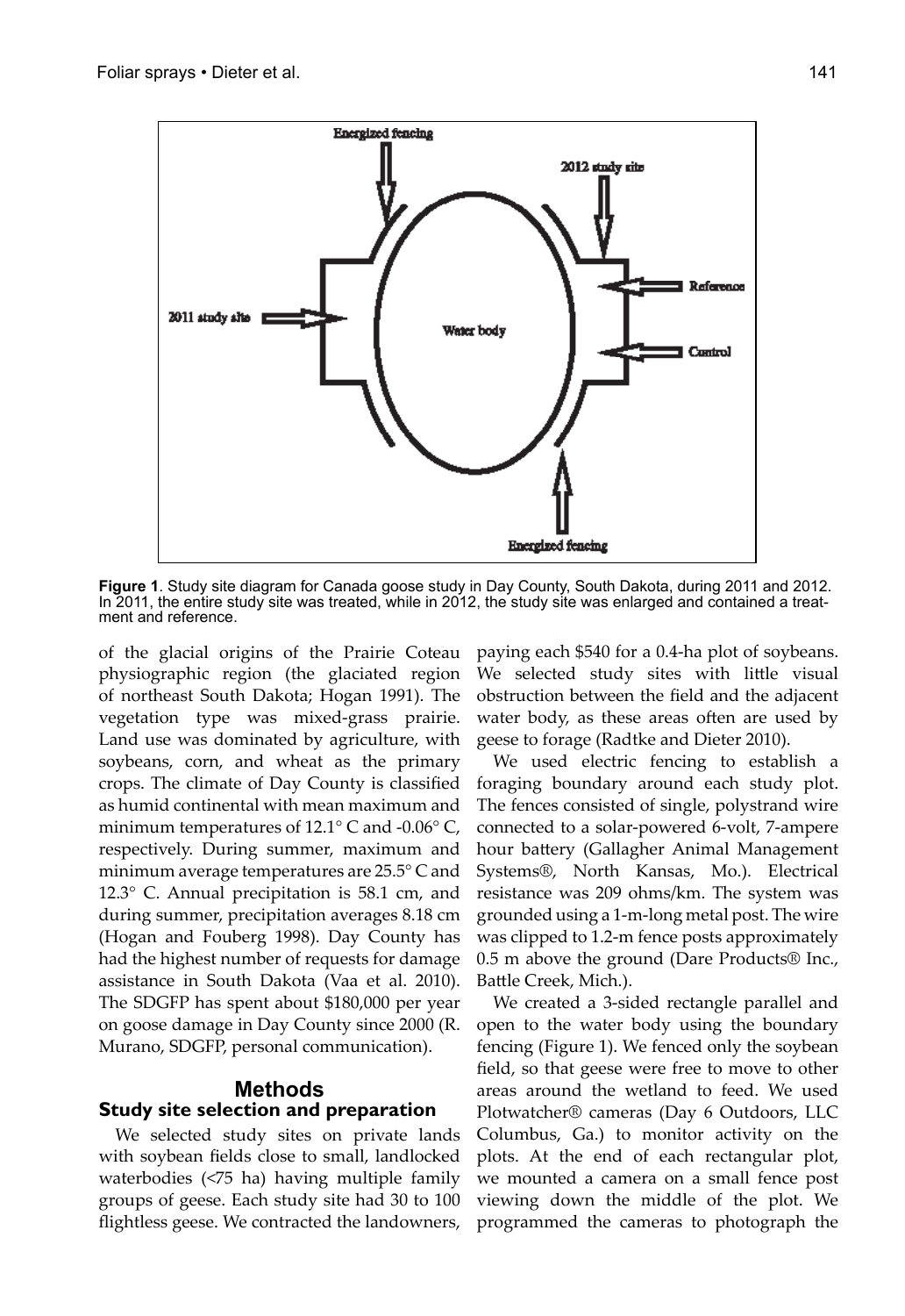plots at 10-second intervals during daytime. Pictures were stored on 8-gigabyte USB drives. Exclosures  $(4.88 \text{ m}^2)$  were created by wrapping plastic poultry wire around 4 metal stakes. The wire was 1.22-m-high and prevented geese from damaging soybeans inside the structure. These structures were placed 9 m from the shoreline and 30 m from the sides of each study site.

We used different study designs between years. In 2011, we selected 16 study sites. We tested 2 MA products, Rejex-It and Bird Shield. Five study sites were allocated to each treatment, and there were 6 reference sites. The assignment of treatments was randomly selected for the first site and alternated between products thereafter. Size of the test plots was approximately 18.2 m  $\times$  91.4 m, with the long side running parallel to the shoreline (Figure 1).

In 2012, we selected 12 study sites, eight of which were allocated for treatment with Avipel, and 4 sites were allocated for treatment with Avian Control. In 2012, the open-sided, rectangular plot was 24.5 m × 111 m. We divided the rectangle in half and randomly assigned a reference and treated plot (Figure 1). A fence post placed near the water's edge was used to mark the separation between the treated and reference plots. We placed 1 4.9-m<sup>2</sup> exclosure on each plot and installed 2 Plotwatcher cameras on each site. The cameras were placed in the middle of the rectangle, each facing along the long segment of the rectangle on their assigned treatment halves. We observed the study sites daily without disturbing the geese. We checked the cameras at night and downloaded images onto a laptop computer. Camera batteries were changed every 4 days.

### **Site spraying (2011)**

Bird Shield and Rejex-It were applied according to label directions and rates recommended by the distributors. Both products are registered by the U.S. Environmental Protection Agency (EPA) for agricultural use as foliar sprays (Rejex-It: Reg. No. 58035-9; Bird Shield: Reg. No. 66550-1). We applied the products using a 56.8-l Fimco® tank sprayer with a 3.66-m boom and 7 nozzles (Fimco Industries, Dakota Dunes, S. D.) on a 2010 Honda Rancher® all-terrain vehicle (ATV). At the start of the field season, we moved the boom to its lowest possible setting (approximately 0.3 m above the soybeans) and continued to move it upward as soybeans grew. We calibrated the nozzles to spray 26.5 L per 0.2 ha, with the ATV traveling at 6.4 km/hour.

Before treating a plot, we mixed the appropriate amounts of product and water. The products were characterized by a gray to blue aqueous slurry with a pH of 5.3 to 5.9. A recirculating pump in the tank kept the mixture under constant agitation. During spraying, the boom was monitored to assure that leaves of all plants within each plot were covered. The tank and boom sprayer were triple rinsed between applications to reduce contamination. We sprayed every 7 days throughout July and August or until the soybeans had been completely consumed by geese. We sprayed during optimal conditions (light winds <15 km/ hour) with low possibility of rain and geese not actively feeding.

Each product had a different MA chemical concentration (Rejex-It, 14.5% active ingredient; Bird Shield, 26.4% active ingredient) and different label instructions for mixing. Rejex-It was mixed with 1 part chemical to 10 parts water, and Bird Shield was mixed with 1 part chemical to 99 parts water. When using Rejex-It, we added 0.12 L of surfactant (Miller Chemical Company Hartford, Conn.) and 0.07 L of Invisidye® (Natural Forces LLC, Davidson, N.C.). Invisidye is an ultraviolet (UV) agent that may enhance the efficacy of Rejex-It. The UV agent was added because waterfowl can see in the UV spectrum, and it has been hypothesized that UV may enhance a chemicals deterrent's effectiveness (Avery 2003). Bird Shield was applied at a lower rate because of its greater percentage of active ingredient. A UV agent and surfactant were present in Bird Shield, and no additives were used.

### **Site spraying (2012)**

 Based on equivocal results from 2011, we evaluated 2 other commercially available chemical deterrents, Avian Control and Avipel. Avian Control is an MA product that was reformulated by the manufacturer with an additional chemical intended to enhance effectiveness. Avian Control is approved for use as foliar spray on food crops (EPA Reg. No. 33162-1).

The active ingredient of Avipel (50%) is anthraquinone. Avipel effectively reduces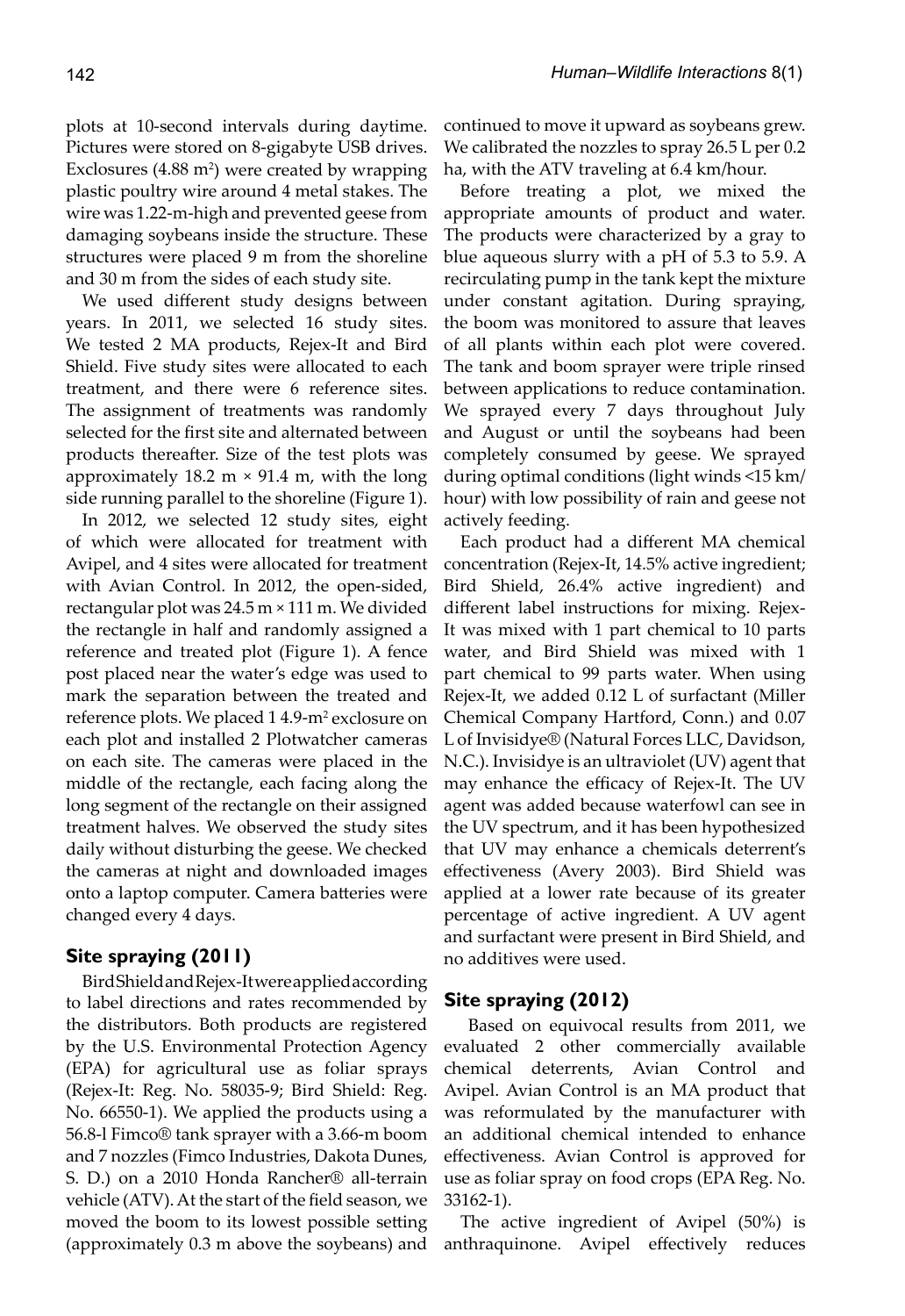depredation of planted seed (e.g., rice and corn) by multiple species of birds. Avipel is regulated under the Federal Insecticide, Fungicide, and Rodenticide Act, specifically as a seed treatment under Sections 18 and 24. Currently, Avipel can be applied experimentally only on soybean crops as a foliar treatment because no Section 18 or Section 24 has been granted for topical application on soybeans in South Dakota. However, the EPA allows researchers to apply unregistered chemicals on ≤4.1 ha.

We used similar spraying equipment and methods as in 2011. Immediately after a site was developed, we applied the treatments and began monitoring goose activity. Sites were sprayed every 7 days to ensure chemical coverage. For Avian Control, based upon manufacturer's recommendations, a 6:1 ratio of water to product concentration was used. Volume recommendations for Avipel as a foliar application have yet to be established. We decided to apply a 6:1 ratio of water to liquid Avipel to treatment plots. With no previous knowledge of appropriate application rates, we believed that this concentration would test the effectiveness of the chemical on geese.

### **Site closures**

We monitored study sites until the birds had moved to other areas or had begun to fledge (August 1), at which point, we removed all project equipment and conducted yield evaluations and damage surveys. In 2011, all treatment and reference plots were destroyed by geese, and only exclosures could be evaluated for soybean yield. We used a yield estimation guide provided by Monsanto Co. (St. Louis, Mo.; Lee and Herbeck 2005). We gathered all the plants from the exclosures and allowed them to dry. To estimate yield, we documented pods per plant, seeds per pod, and seed weight. In 2012, the Avian Control plots were completely destroyed by geese. Yield estimates were, thus, done only for the exclosures using the Monsanto method.

On the Avipel treatment plots, we developed a method to visually estimate and compare damage between treated and reference plots. We established 4 transects running the length of the plots. The first transect was closest to the water, about 1 m from the edge of the field. The last transect was 1 m inside the outer boundary of the plot. The other 2 transects were evenly spaced between the outer transects. We walked the transects and placed a  $1 \times 1$  m wooden quadrat every 9.14 m. We evaluated the amount of damage present inside the quadrat and gave a ranking of 0 to 3. A ranking of 0 indicated 100% damage, 1 was 50 to 99% damage, 2 was 1 to 49% damage, and 3 was 0% damage. To avoid sampling bias, only 1 person was appointed to estimate damage.

# **Data analysis**

Data from camera observations and transects were analyzed using SAS® (SAS Institute Inc., Cary, N.C.). We described goose use as any time there were ≥1 geese present on the plot. Data were normally distributed  $(z = 0.67)$ , and we used a student's *t*-test to compare goose use (minutes/day) of plots during pretreatment and post-treatment periods (2011) and between reference and treated plots (2012). In 2012, a Chi-square test was used to analyze categorical differences in damage between references and treatments on Avipel plots. All activities were approved by the South Dakota State Institutional Animal Care and Use Committee (Study No. 10-081A).

# **Results**

**2011**

The median dates for site construction and application were July 1 and July 12, respectively. Bird use on each plot was monitored and recorded 2 days prior to the initial treatment and 6 days after each treatment. At all of the study sites, we completed only 1 or 2 applications because geese had completely destroyed the soybeans, and there was no foliage left. On plots treated with Bird Shield, geese spent an average of 200 minutes/day before treatment and 299 minutes/day after treatment. On plots treated with Rejex-It, pretreatment use was 180 minutes/day and posttreatment use was 313 minutes/day. Goose use increased after each initial application (Figures 2 and 3) and was significant for both Bird Shield  $(t_1 = 3.30,$ *P* < 0.01) and Rejex-It (*t* 1 = 5.22, *P* < 0.01). The average soybean yield in exclosures in both treated and reference plots was 60 bushels/ ha, which was similar to the average for Day County. Yield outside of exclosures on all plots was zero bushels/ha.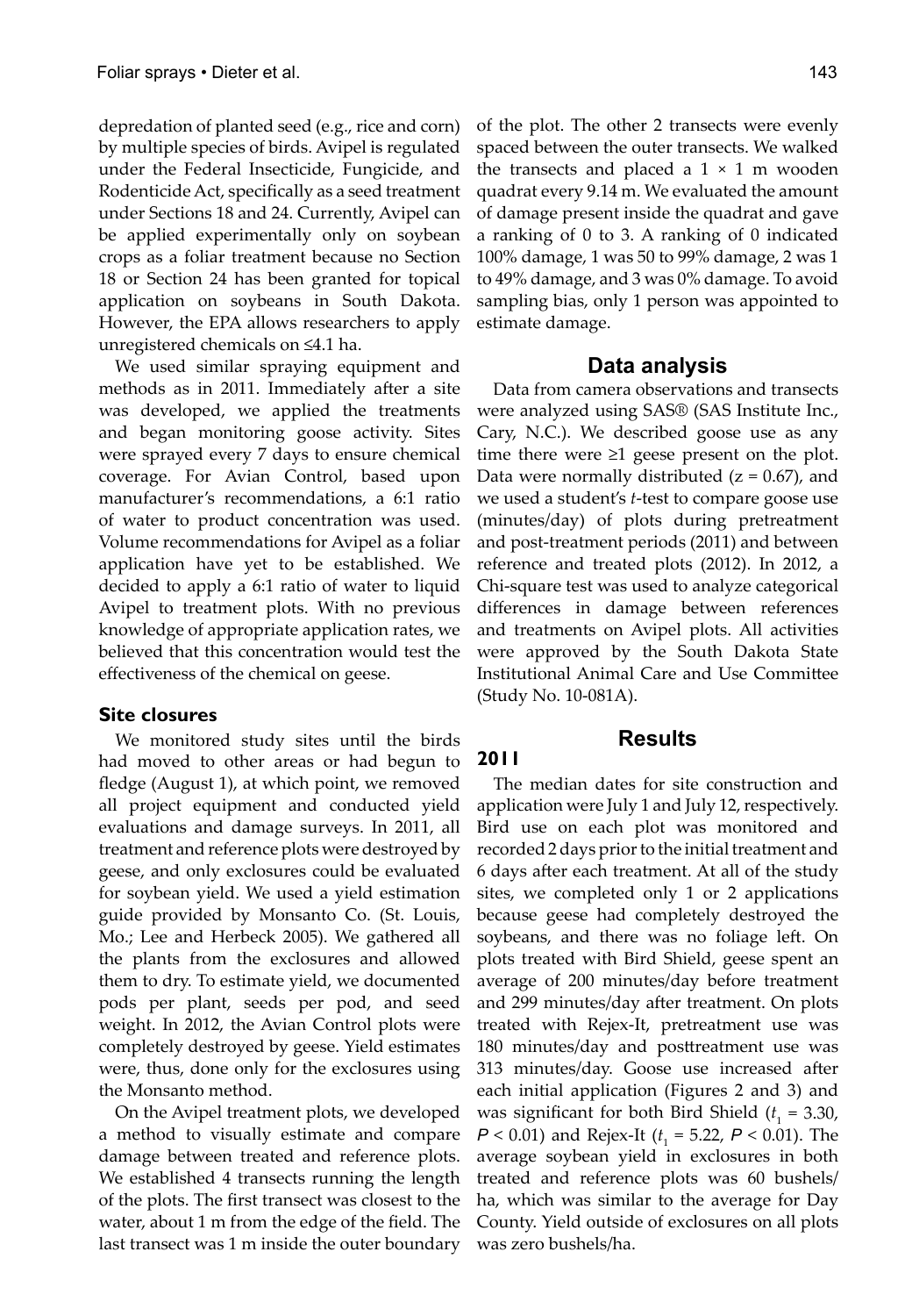

**Figure 2**. Daily Canada goose activity based on photographs taken with a Plotwatcher® camera at Bird Shield® plots before and after treatment was applied in 2011.



**Figure 3**. Daily Canada goose activity based on photographs taken with a Plotwatcher® camera on Rejex-It® plots before and after treatment was applied in 2011.

# **2012**

The median date for site construction and treatment was June 23. Avian Control did not deter grazing by geese, and yield on the treated plots was zero. At all sites, we completed only 1 reference plots and 111 minutes/day on treated

or 2 applications, because all the soybeans had been consumed by geese. In the exclosures, yield averaged 60 bushels/ha. Camera observations revealed that geese at the avian control plots sites spent an average of 104 minutes/day on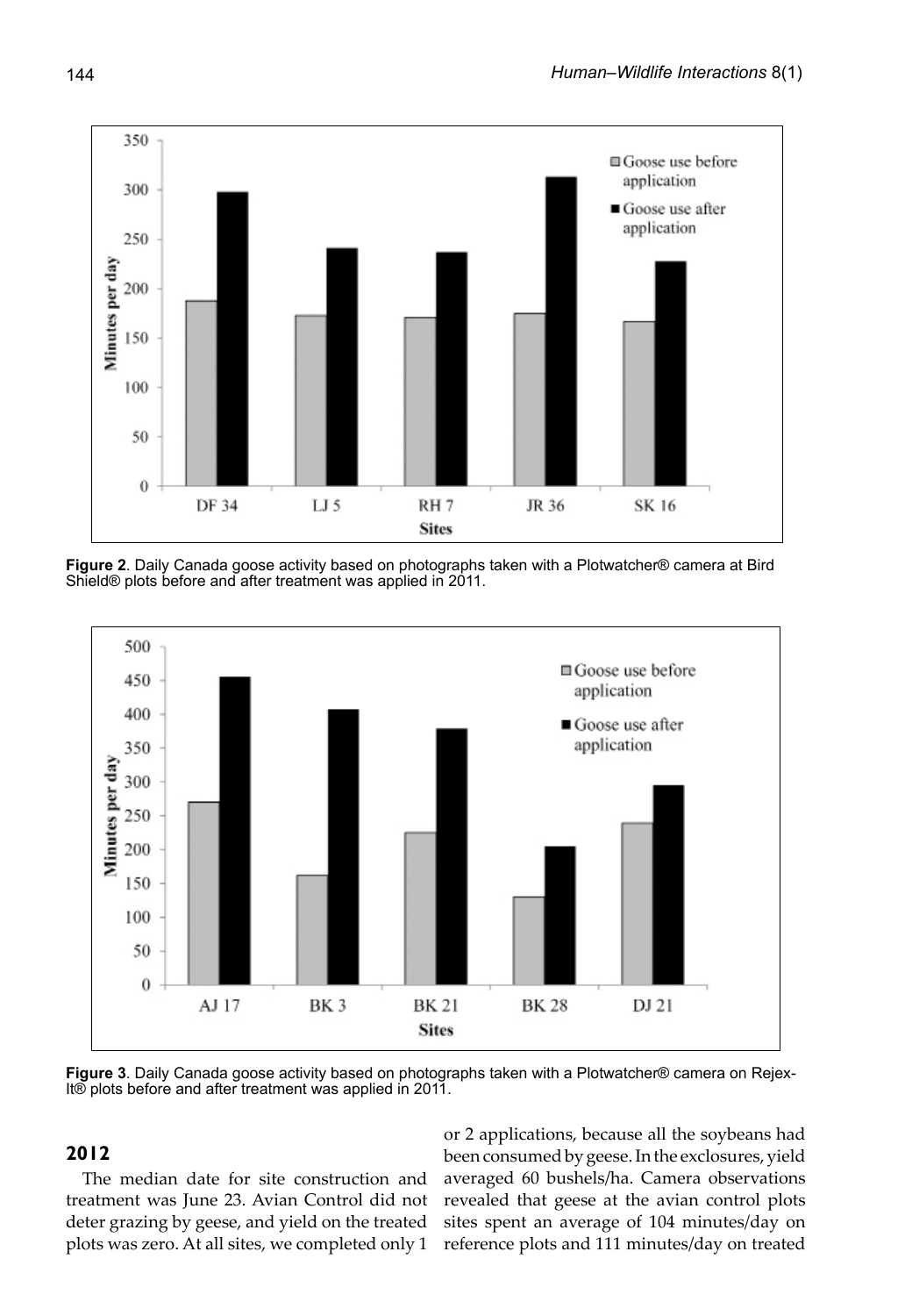

**Figure 4**. Daily Canada goose activity on treated and untreated plots based on photographs taken with a Plotwatcher® camera on Avian Control® plots in 2012.



**Figure 5**. Daily Canada goose activity based on photographs taken with a Plotwatcher® camera on Avi- pel® plots in 2012.

plots (Figure 4). Use by geese was not different between plots among sites  $(t<sub>1</sub> = 0.02, P = 0.99)$ .

On Avipel sites, goose-use differed between the reference and treated plots  $(t_1 = 7.99, P <$ 0.01). Geese spent an average of 132 minutes/ day on reference plots and 44 minutes/day on treated plots (Figure 5). Frequencies of damage categories showed that damage was less on treated plots than on reference plots at all

Avipel treated sites ( $\chi^2$ <sub>3</sub> = 199.6, *P* < 0.01; Figure 6).

# **Discussion Methyl anthranilate products**

Methyl anthranilate is a primary repellent that, theoretically, is reflexively avoided by birds because it irritates the trigeminal nerve. Thus, minimal feeding occurs before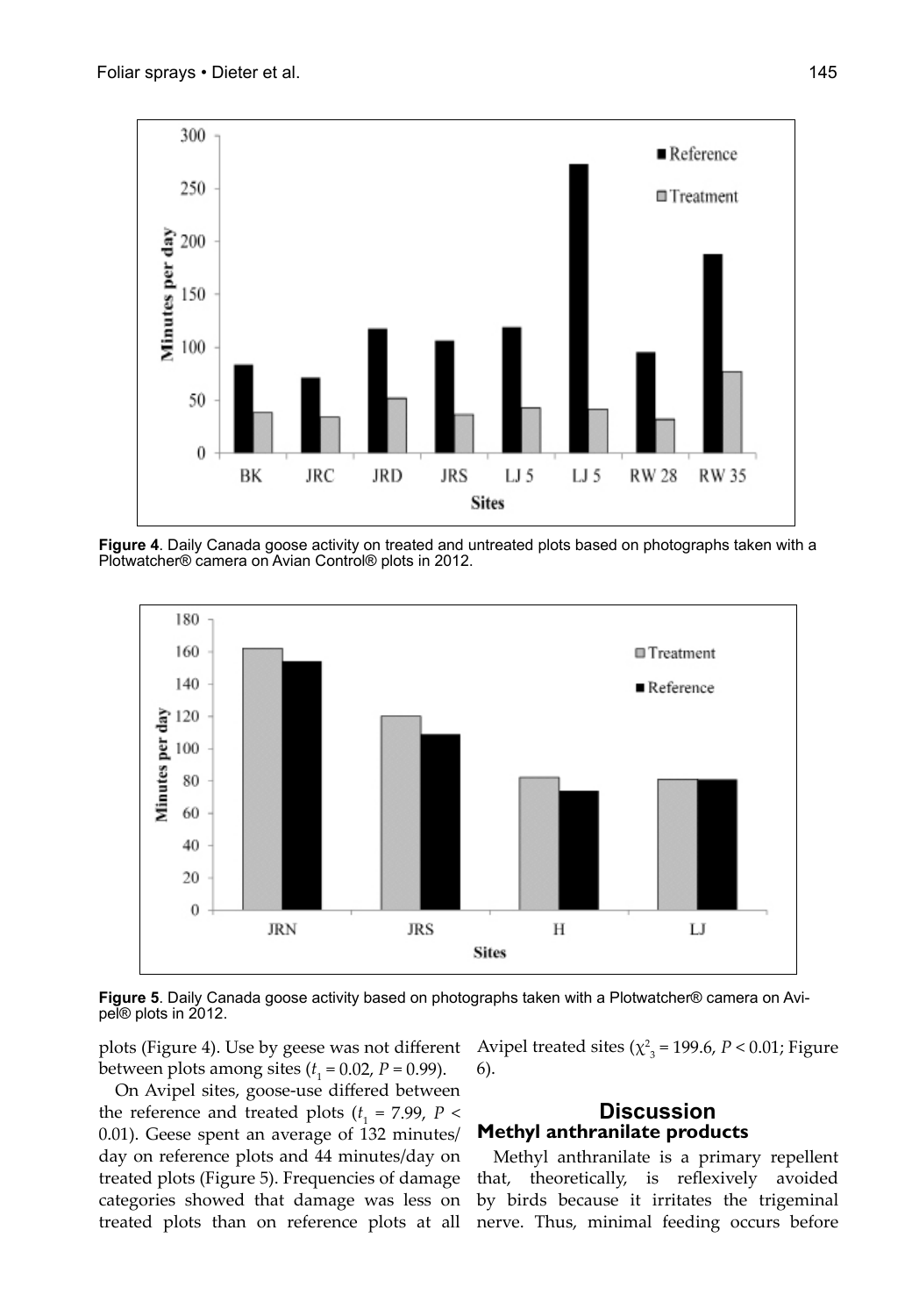

**Figure 6.** Estimated soybean yield on transects on Avipel® treatment plots in 2012. A score of 0-3 was given based on the level of damage (0 = 100% damage; 1 = 50 to 99% damage; 2 = 1 to 49% damage; 3 = 0% damage). When all sites were combined, the difference in soybean yield between treatment and reference plots was significant ( $\chi^2_{3}$  = 199.6, *P* < 0.01).

avoidance is learned (Cummings et al. 1995). Some research has found that MA applied at concentrations from 1 to 2% effectively repels waterfowl (Cummings et al. 1992). However, in experiments involving Canada geese, MA has had mixed results in deterring feeding behavior (Cummings et al. 1991, 1992, 1995; Belant et al. 1996). Grazing by geese is sometimes reduced on turf and grasses that have received recent MA treatments; however, some level of feeding still occurs even after treatment. Grazing typically will increase over time as MA chemically breaks down and and habituation behavior begins to take effect (Cummings et al. 1991, 1995; Belant et al. 1996).

The avoidance of MA in some previous studies may have been because the birds in the study were able to fly, and they could easily move to alternate feeding sites. In our study, all geese were flightless, and all 3 MA products were completely ineffective at deterring crop damage. In many cases, geese fed on freshly treated (<2 hours) soybeans and showed no negative responses, such as head shaking or drinking copious amounts of water. The cameras showed how quickly soybeans sprayed with MA were destroyed by geese. In light of the evidence, we do not recommend using any MA products to deter crop damage by Canada geese in eastern South Dakota.

### **Anthraquinone-based products**

 Anthraquinone is a secondary repellent that causes post-ingestional distress in birds (Avery 2003), but is nontoxic (Dolbeer et al. 1998). Behavior studies have shown that Canada geese that sample the compound shake their heads and attempt to wash it off (Ballinger et al. 1999). Aversion to the compound occurs after ingestion and absorption into the large intestine (Werner et. al. 2009). Studies have shown that anthraquinone can be seen in the ultraviolet range by Canada geese (Dolbeer et. al. 1998). This ultraviolet spectrum is also where the visual sensitivity in many bird species is maximal (Bennett and Cuthill 1994). It is believed that the combination of a strong secondary irritant along with visual cues is responsible for the rapidly learned response in Canada geese (Ballinger at. al. 1999).

Werner et al. (2009) found that anthraquinone effectively produced a conditioned avoidance response by Canada geese following initial exposure to treated corn seed. The authors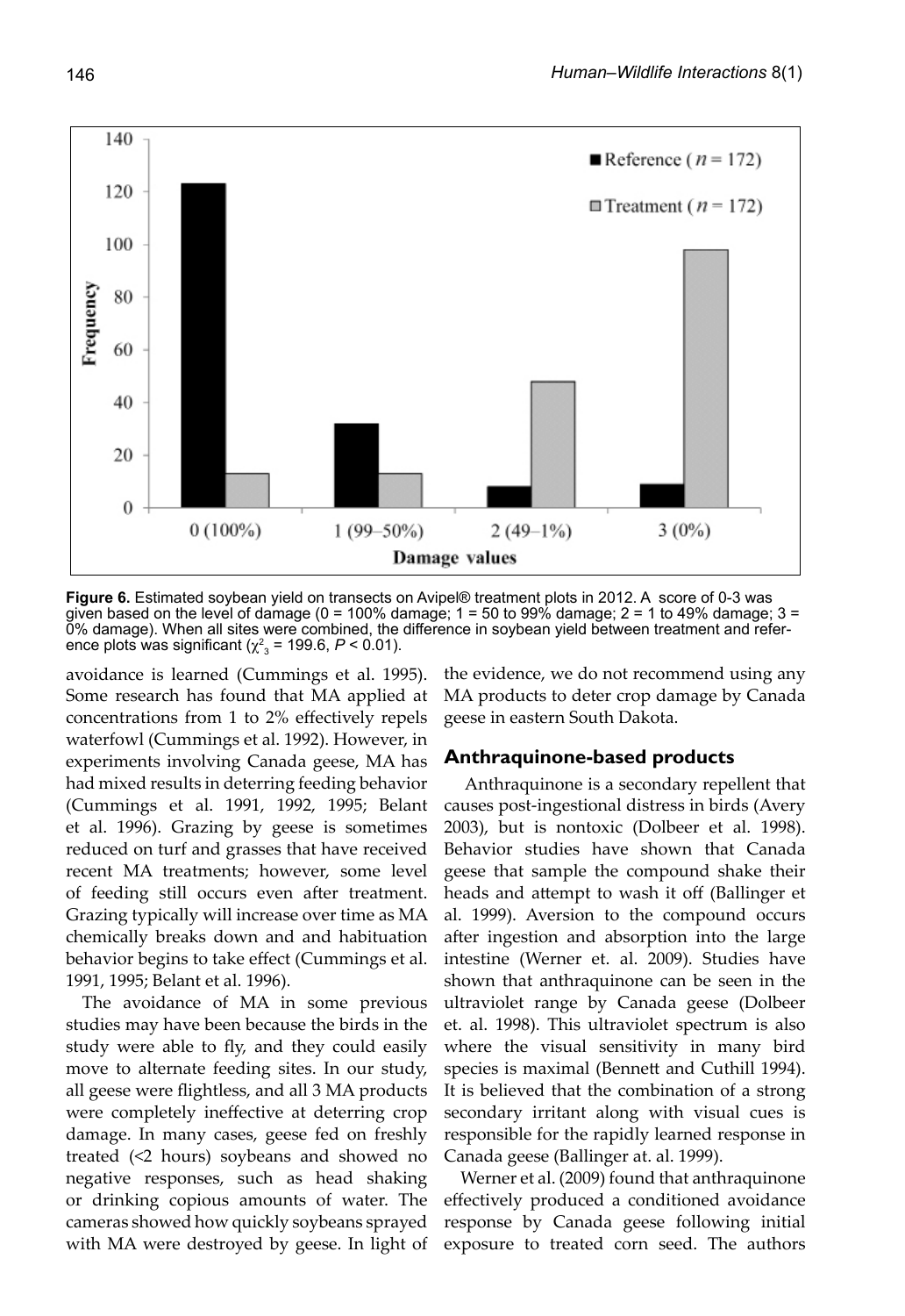

**Figure 7**. Aerial photo showing where geese ate untreated beans (light area), passing over beans treated with anthraquinone (dark areas).

found that a threshold concentration of 1,450 ppm anthraquione was necessary to achieve 80% repellency. A study performed at the Portland [Oregon] International Airport reported a dramatic decrease in goose observations after application of anthraquinone (Gordon and Lymann 2000). Before applications, geese were observed in treated plots 65% of the time. After application, observations gradually increased from 0% to <36% over a 6-week period. Devers et al. (1998) reported a 95% reduction in goose activity on treated plots after application of anthraquinone in Fort Collins, Colorado. The activity on the adjacent control plots increased dramatically (312%), indicating that the birds could sense the compound and avoided it rather than leave the area.

 In our study, anthraquinone showed a high level of deterrence (Figure 7). Both camera and transect data show that geese selected untreated soybeans. In many cases, adult geese approached treated soybeans and cautiously examined the plants. After a visual inspection, it appeared that they led the juveniles in search of untreated soybeans. It is possible that these adult geese had tasted anthraquinone-treated soybeans and responded negatively due to the characteristic UV reflectance. As a secondary repellent, geese ate some amounts of treated soybeans during the study, as indicated by damage measurements. However, previous work has shown that a substantial amount of damage can occur before the plant is destroyed (Radtke 2008). On all study sites, it was evident that geese quickly learned to avoid the treated soybeans. We believe anthraquinone holds

the most promise for reducing goose damage to crops in eastern South Dakota.

# **Management implications**

The damage management program administered by SDGFP has been most effective when using electric fences to deter crop damage by Canada geese. However, in many cases, landowners are not aware of damage, and a large amount of damage may occur prior to having the electric fences erected. A treatment, such as a chemical spray, could be applied to all fields next to wetlands to prevent damage before

it occurs. We believe that anthraquinonebased products hold the most promise as a chemical deterrent to crop damage by Canada geese in the field conditions present in South Dakota. However, there are some problems to overcome to get anthraquinone available for use as a foliar spray. Anthraquinone has to be certified for use by the EPA and U.S. Food and Drug Administration prior to widespread use. In addition, research is needed to determine the best application rate, application schedule, size of area to be treated, and related financial costs. There is likely no need to spray the entire field, as flightless geese do not venture far from the safety of water (Radtke 2008). Based on the history of crop damage by geese, there will likely be damage to crops in the future. Higher commodity and input prices and lower levels of landowner tolerance will also influence the development of a chemical deterrent that could serve as a valuable tool for managers to employ.

### **Acknowledgments**

We would like to thank the South Dakota Game, Fish, and Parks Department and the Federal Aid to Wildlife Restoration Fund (Project w-75-R, Study No. 7542) for their financial support during this project. We also thank representatives of the chemical companies for their assistance. We particularly thank the landowners who permitted us access to their land.

### **Literature cited**

Alisauskas, R. T., and C. D. Ankney. 1992. The cost of egg laying and its relationship to nutri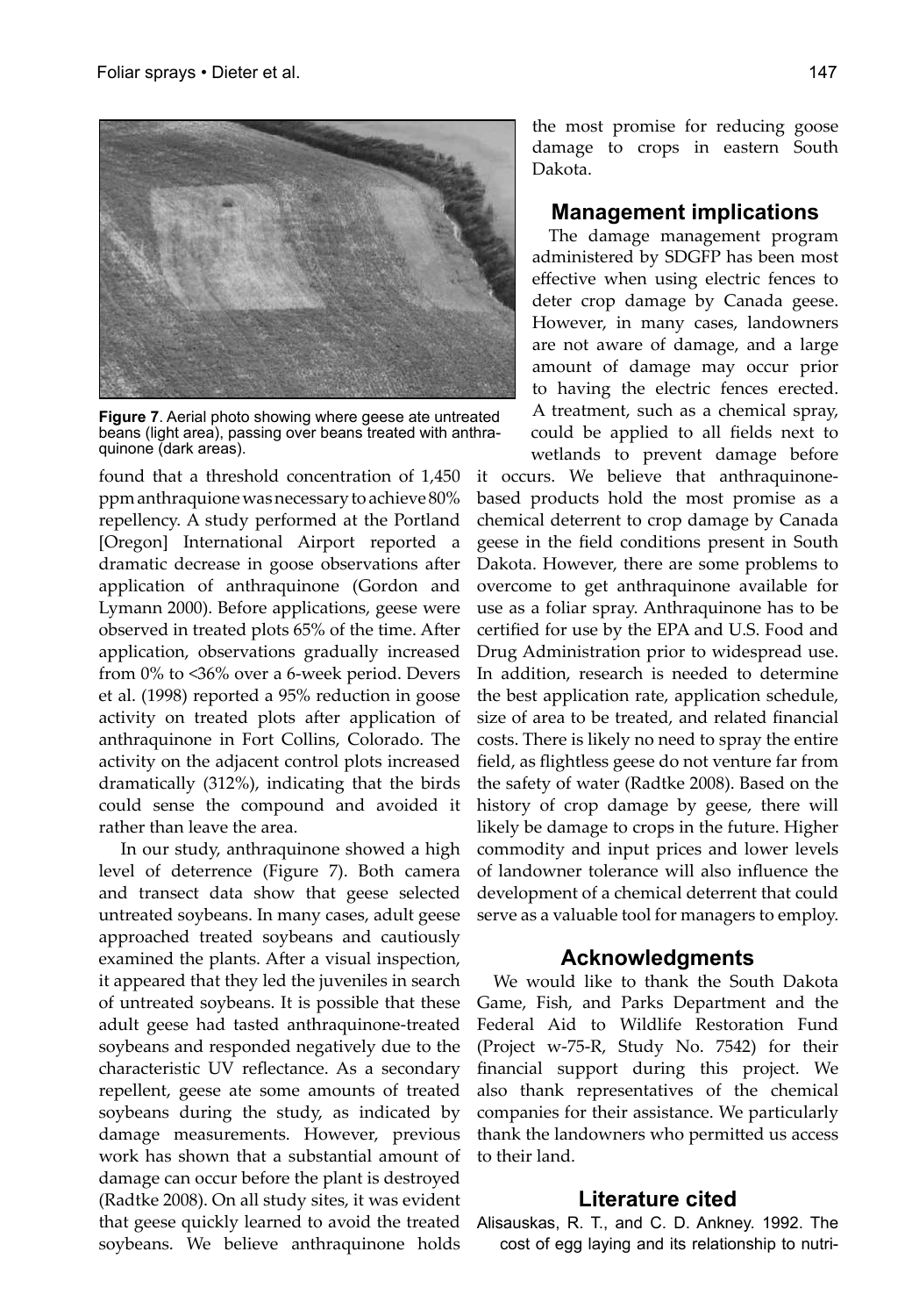ent reserves in waterfowl. Pages 30–61 *in* B. D. J. Bart, A. D. Afton, M. G. Anderson, C. D. Ankney, D. H. Johnson, J. A. Kadlec, and G. L. Krapu, editors. Ecology and management of breeding waterfowl. University of Minnesota Press, Minneapolis, Minnesota, USA.

- Avery, M. L. 2003. Avian repellents. Encyclopedia of agrochemicals. Wiley, New York, New York, USA.
- Ballinger, K. E., M. K. Gilmore, and R. W. Price. 1999. Recent developments in the use of Flight Control to repel birds from airports. Proceedings of the Bird Strike Committee, USA-Canada 1:1–8.
- Belant, J. L., T. W. Seamans, L. A. Tyson, and S. K. Ickes. 1996. Repellency of methyl anthranilate to pre-exposed and naïve Canada geese. Journal of Wildlife Management 60:923–928.
- Bennett, A. T. D., and I .C. Cuthill. 1994. Ultraviolet vision in birds; what is its function? Vision Research 34:1471–1478.
- Cleary, E., and K. Reynolds. 1984. Canada goose numbers and goose damage in northeastern Indiana. Proceedings of the Eastern Wildlife Damage Control Conference 1:237–238.
- Cummings, J. L., J. R. Mason, D. L. Otis, and J. F. Heisterberg. 1991. Evaluation of dimethyl and methyl anthranilate as a Canada goose repellent on grass. Wildlife Society Bulletin 19:184– 190.
- Cummings, J. L., D. L. Otis, and J. E. Davis Jr. 1992. Dimethyl and methyl anthranilate and methiocarb deter feeding in captive Canada geese and mallards. Journal of Wildlife Management 52:349–355.
- Cummings, J. L., P. A. Pochop, J. E. Davis Jr., and H. W. Krupa. 1995. Evaluation of ReJeX-it AG-36 as a Canada goose grazing repellent. Journal of Wildlife Management 59:47–50.
- Devers, P., P. Reichert, and R. Poche. 1998. Field trial using Flight Control as a repellent for Canada goose (*Branta canadensis*) control in Fort Collins, CO. Proceedings of the Vertebrate Pest Conference 18:345–349.
- Dieter, C. D., and B. J. Anderson. 2009. Reproductive success and brood movements of giant Canada geese in eastern South Dakota. American Midland Naturalist 162:373–381.
- Dieter, C. D., B. J. Anderson, J. S. Gleason, P. W. Mammenga, and S. Vaa. 2010. Late summer movements by giant Canada geese in relation to a September hunting season. Human–Wildlife Interactions 4:232–246.
- Dolbeer, R. A., Seamans, T. W., Blackwell, B. F., Belant, J. L. 1998. Anthraquinone formulation (Flight Control™) shows promise as avian feeding repellent. Journal of Wildlife Management 62:1558–1564.
- Flann, C. J. 1999. Flightless giant Canada goose depredation abatement and digestibility of selected crops in South Dakota. Thesis, South Dakota State University, Brookings, South Dakota, USA.
- Gigliotti, L. M. 2007. Wildlife damage management program: 2006 landowner survey/evaluation report. South Dakota Department of Game, Fish and Parks, Pierre, South Dakota, USA.
- Gordon, S. E., and N. Lyman. 2000. Flight Control as a grazing repellent for Canada geese at Portland International Airport. Proceedings of the International Bird Strike Committee 25:265–281.
- Hanson, H. C. 1965. The giant Canada goose. Southern Illinois University Press, Carbondale, Illinois, USA.
- Hogan, E. P. 1991. The geography of South Dakota. Center for Western Studies, Sioux Falls, South Dakota, USA.
- Hogan, E. P., and E. H. Fouberg. 1998. The geography of South Dakota. Pine Hill Press, Freeman, South Dakota, USA.
- Lee, C., and J. Herbeck. 2005. Estimating soybean yield. University of Kentucky College of Agriculture, Lexington, Kentucky, USA
- Radtke, T. M. 2008. Crop damage by resident Canada geese in eastern South Dakota. Thesis, South Dakota State University, Brookings, South Dakota, USA.
- Radtke, T. M., and C. D. Dieter. 2010. Selection of pathways to foraging sites in crop fields by flightless Canada geese. Human–Wildlife Interactions 4:202–206.
- Radtke, T. M., and C. D. Dieter. 2011. Canada goose crop damage abatement in South Dakota. Human–Wildlife Interactions 5:315–320.
- Raveling, D. G. 1979. The annual cycle of body composition of Canada geese with special reference to control of reproduction. Auk 96:737– 745.
- Reed, A., G. Chapdelaine, and P. Dupuis. 1977. Use of farmland in spring by migrating Canada geese in the St. Lawrence Valley, Quebec. Journal of Applied Ecology 14:667–680.
- Schaible, D., C. D. Dieter, R. Losco, and P. Mammenga. 2005. Quantifying crop damage by gi-